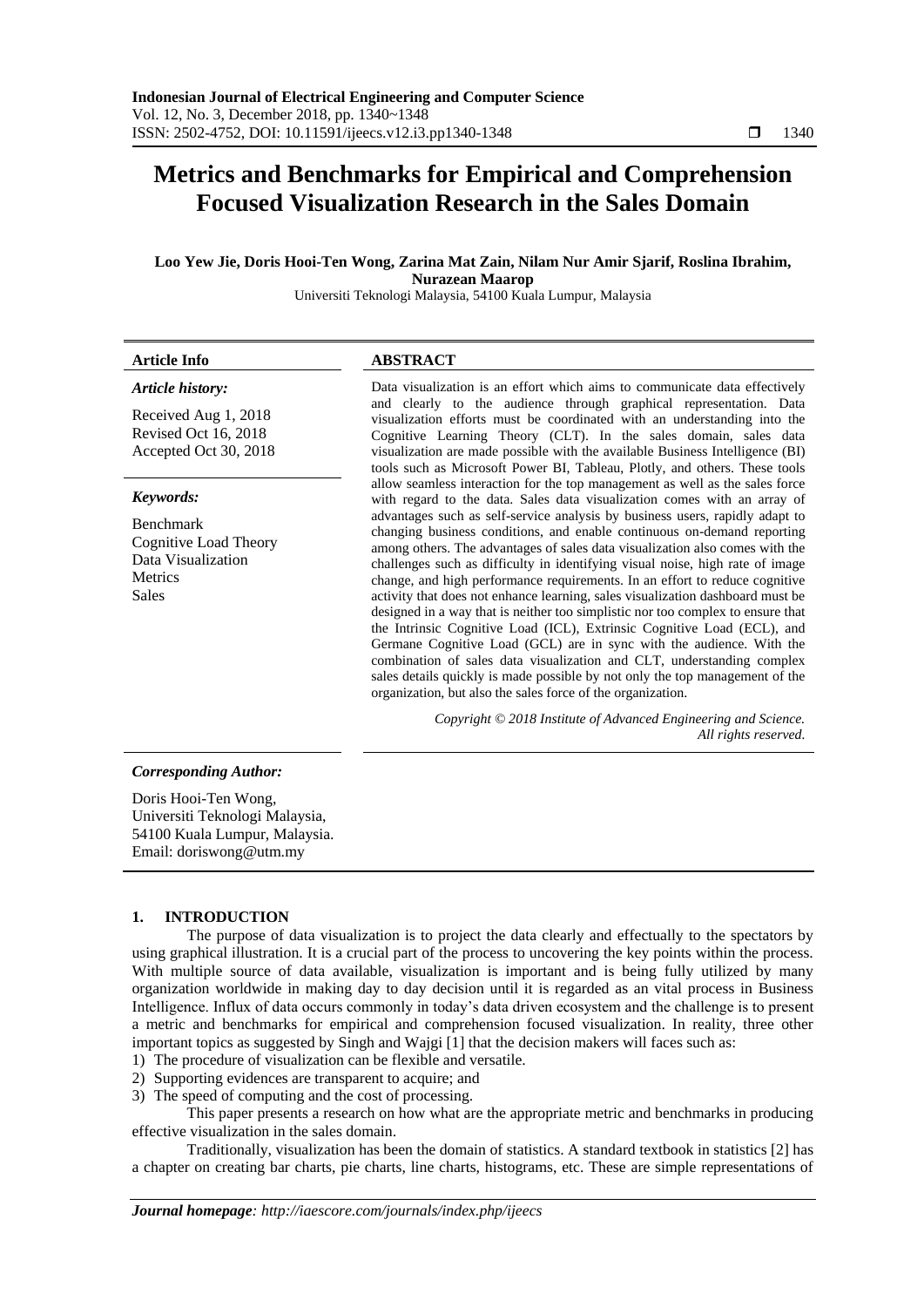data that require standard input. However, with the proliferation of types and variety of data, there is a need for more types of analyses and presentations that a) bring out the relationships between different elements b) summarize complex data with simple and easily understood visuals c) simplify the visualization without the loss of the many dimensions of the data and d) at the same time, achieve all this quickly with easy to use analytical tools. Visualization is particularly important for hierarchical data, where the individual data points are connected in a tree-like structure, with large clusters of data broken into sub-categories. The hierarchical analyses of data suggested here can help people to see relationships between variables and groups, while making it easy to check on data veracity. The visualization helps to understand the break-up of sales data into categories, subcategories etc.

Benchmarking enables companies to see their positions relative to their competitors in order to explore the opportunities to improve their market position. This is taken by its definitions: "Benchmarking is the process of continuously measuring and comparing one's business processes against comparable processes in leading organizations to obtain information that will help the organization identify and implement improvements" [3]. While metrics can be defined as "Standards if measurement by which efficiency, performance, progress, or quality of a plan, process or product can be assessed [4].

## **2. RESEARCH METHOD**

Meloncon and Warner [5] reviewed the major categories found in data visualization includes comparison of types of visualizations, graphs, icons, other and online.

## **2.1. Comparison of Types of Visualization**

- 1) Animations and static visualizations Animations did not greatly promote positive learning outcomes, and even resulted in performance degradations.
- 2) Text, tables, and bar graphs Graphs are great ways to express risk communication practice due to their ability to capture attention and elicit information extraction with minimal cognitive effort, and will improve comprehension.
- 3) Tables adnd bar graph When data is presented in these formats, audience with experience and knowledge with bar graphs preferred bar graphs, while those with experience and tables found graphs equally easy to use. When examining tests with borderline result, bar graphs is still the preferred medium of visualization.
- 4) Numbers and icons Graphics and icons were the only discrepancy between impacted comprehension and recall; but not impacted by the actual level of iconicity of graphic.

## **2.2. Graphs**

Generally, graphs are excellent when it comes to data visualization, although there exist a debate between using graphs and lines. However, it is subjected to the audiences literacy background. It is also discovered that graph conventions (titles, legends, orientation and colors) and literacy rates are important and should be taken into account.

#### **2.3. Icons**

Icons are an effective method to show information since they boosted recall of information and effective in improving understanding.

### **2.4. Others**

Other types of visualization includes pie chart, maps and photographs. In brief, pie charts were preferred when displaying genomic risk information due to the similarity to common object and the seeming simplicity of basic percentages and allowed simpler visualization. Studies showed that domain knowledge can influence information selection and understanding of complex graphics, and they offer empirical support for the data visualization concept that the display should avoid include any more information that is required.

## **2.5. Online**

The three most widely discussed ones includes personal health record, patient information website and electronic health record. While they are subject to their respective interface designs, the major concern of these visualizations is that the graphical information were too complex and included excessive information to absorb and understand.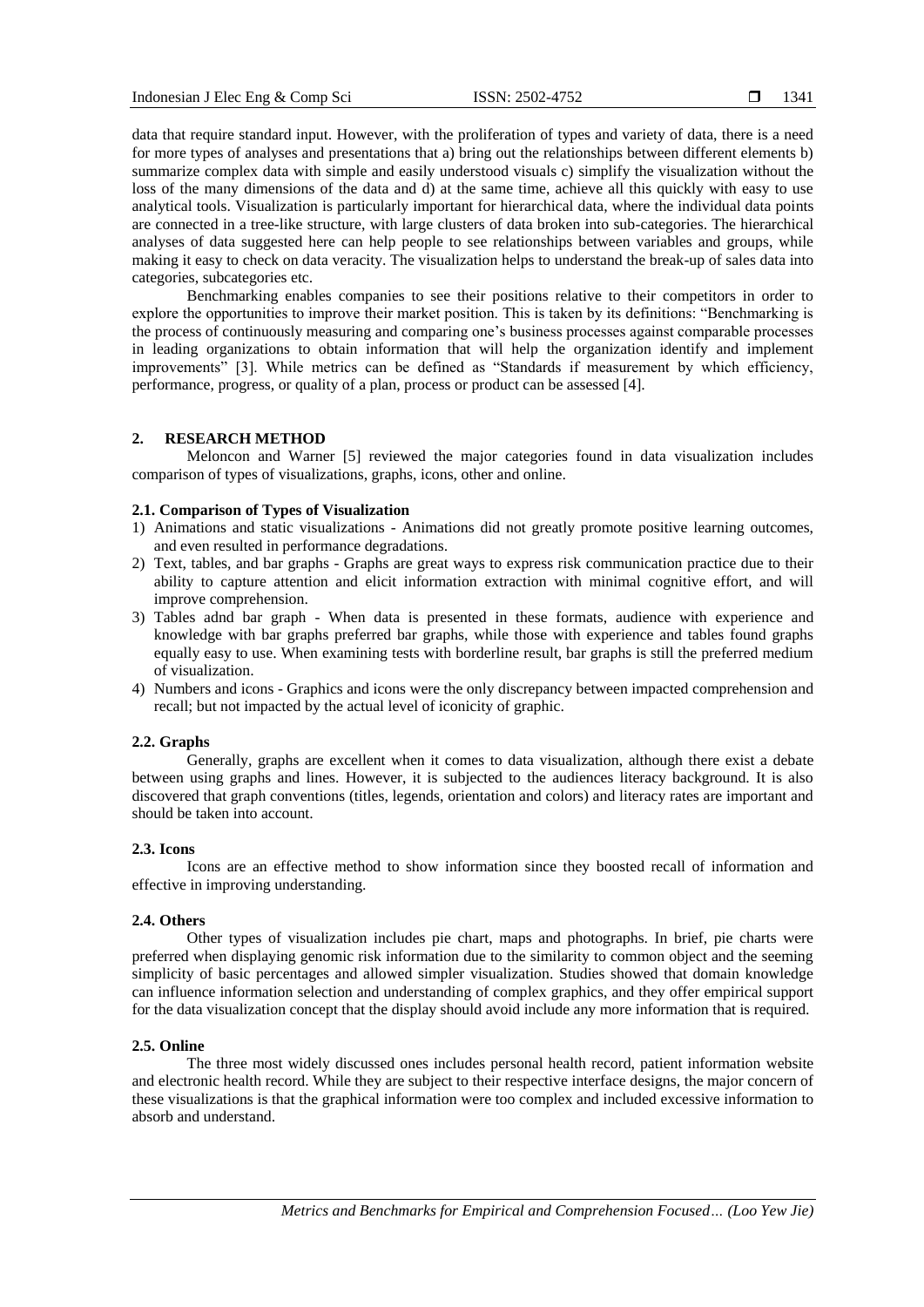## **2.6. Visual Analytics (VA)**

Figure 1 Visual Analytics (VA) could be a teach appearing critical guarantee in making a difference clients pick up knowledge into complex information. VA devices use human perceptual and subjective capacities by utilizing intelligent representations as interfaces amongst clients and their information, in this way making information related undertakings more compelling and effective.



Figure 1. Overview of visual analytics

Visual Analytic expects to decrease complex intellectual work to process huge amount of data sets towards an answerable information [6].

The information from company's operation with customers' interaction are very rich. There are some structured data where can be stored, retrieve and analyze in spreadsheets or in relational database. There are also semi-structured data like email data or website traffic date where need extra effort to process and analyze then summarize it in significant ways. For unstructured data where it is known as a very wealth of data which are related to company; customers, reviews, testimonials, and social media. It is important for the company to handle the data, storing, retrieving and managing all different type of data because it is help the company to prioritize the performance measures based on these data.

To perform the benchmark and measurements for information representation, organization utilizes excel spreadsheet and tableau tool income information:

- 1) Develop a period arrangement plot of number of requests put for consistently in the informational index.
- 2) Visualize the total number of requests put for every day of the month.
- 3) Show a guide representation with every one of the states in the US and qualities for the quantity of requests put in each state and the average income per arrange in that state.
- 4) Graph the quantity of site visits every day for all dates in the dataset.
- 5) Graph the quantity of site hits for all dates in the dataset.
- 6) Design a dashboard that all the while shows the guide perception and the diagram with the quantity of site hits for all dates in the dataset.
- 7) Design Strategy map and balanced scorecard. A strategy map is a supportive representation apparatus worked around the balanced scorecard ideas that outlines circumstances and end results connections between key activities displayed close by benchmark and measurements markers. Regularly, a technique outline four particular territories for measurements and benchmark assessment.
- 8) Financial point of view demonstrates approaches to accomplish economic development to fulfill investors (slack markers).
- 9) Customer point of view portrays accomplishment with clients and characterizes client sections (a blend of slack and lead markers).
- 10) Internal process point of view exhibits how esteem is conveyed to clients (lead markers).
- 11) Learning and development point of view centers around individuals, innovation, and hierarchical atmosphere (lead markers).
- 12) Properties of metrics. To outline KPIs, it is useful to remember that all together for a metric to be fruitful, it ought to be Simple to comprehend and benchmark against; Map to key business exercises, activities to comes about; Actionable – center consideration and guide right conduct; Reliable and substantial; and Timely (SMART).
- 13) Dashboards Orgaizaition regularly utilize electronic dashboards to see KPIs. A dashboard viably portrays markers utilizing designs which makes it considerably less demanding to recount a story and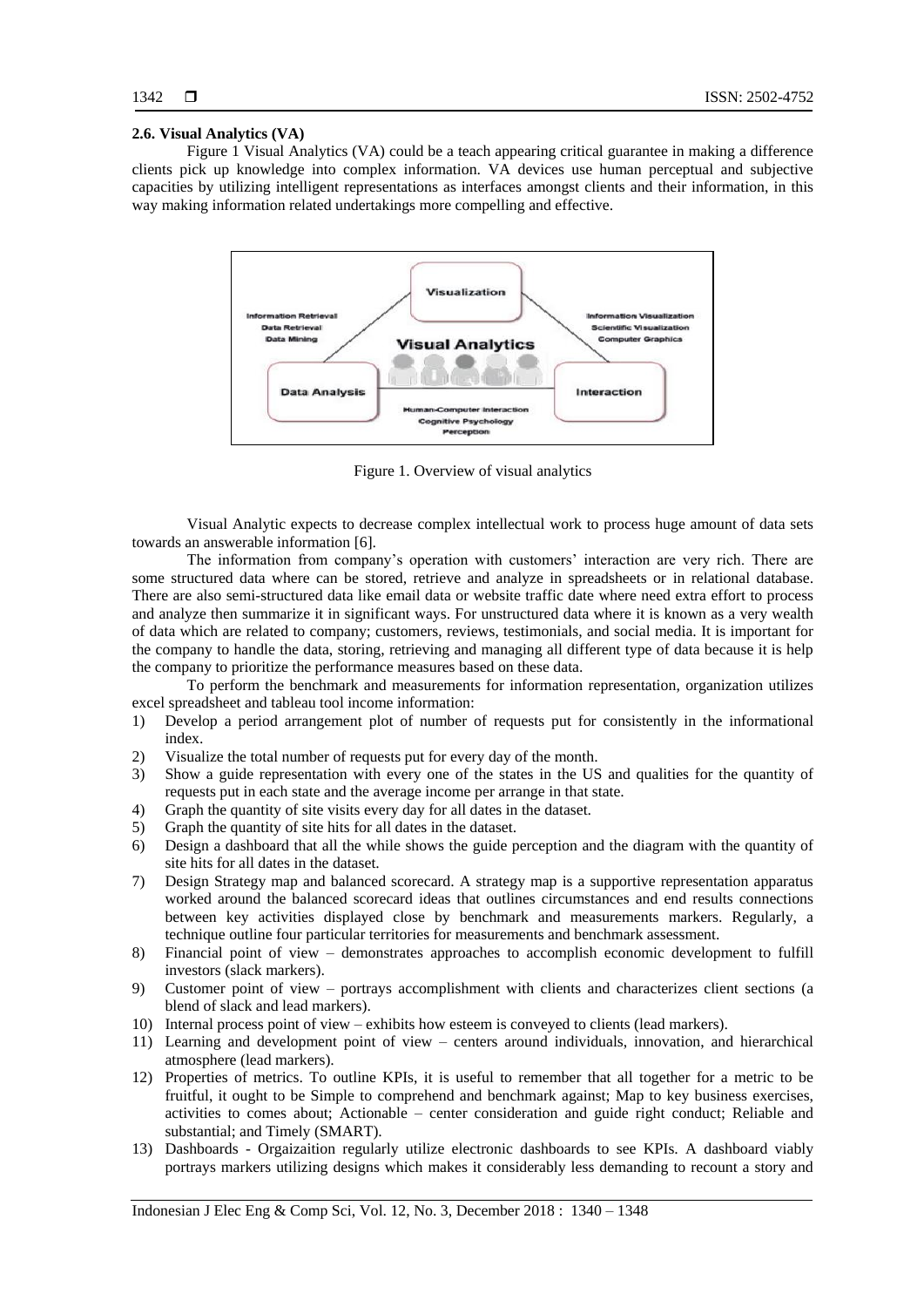convey it all through the organization. It can likewise be furnished with notice signs or alarms conveyed when a metric is outside of preset parameters.

Sales forecasting is among the fundamental inputs for planning decisions throughout the supply chain. Estimating future demand more accurately is critical for meeting it, while minimizing inventory and other related costs. These demand estimates are often modelled based on historical patterns in the data [7].

#### **3. FINDINGS**

According to Havemo [8], from a reporting perspective, visual means such as graphs and other visualisation is essential in increasing business models presentation. According to the 2015 Gleansight Benchmark Report [9] on data visualization, there are a number of reasons why data visualization will be implemented.

## **3.1. Empower non-IT Professionals**

If available tools are too complex, it's very common for organizations to depend heavily on IT for running queries, customizing reports, and conducting analysis. All these things create bottlenecks for users. More and more companies are looking to increase adoption of self-service BI to support their goal in empowering non-IT professionals.

#### **3.2. Rapidly Adapt to Changing Business Conditions**

Data visualization is ideal for articulating qualitative changes in business data sets such as an acquisition, merger, new business unit, or change in the data hierarchy. Data visualization may provide a great way to understand variances in the numbers with greater ease.

#### **3.3. Encourage Data Exploration**

Giving users visually stimulating, and simple interfaces minimizes the skills required to conduct analysis. Top Performers recognize that the best thing they can do for the business is give users with context about how to interpret data trends easy access to the data [9].

Ali et.al. [10] emphasized some of the big data visualization problem, which include:

- 1) Visual noise: High relativity between each objects in the dataset, resulting high difficulty to separate them.
- 2) Information loss: Some information are sacrificed in the effort to improve dataset visibility and increase response time.
- 3) Personal perception and interpretation of the visualisation.
- 4) Highly dynamic data requires constant visualisation updating increases difficulty for user to react to the figures shown.
- 5) High performance requirements: Dynamic visualization demands for more requirements compared to static visualization.

Many tools have been invented to help us out from the above problem. The most crucial feature that a visualization must have is interactivity. In the business world, many organization have opted for visualization tools to make interesting dashboard and attractive presentations. Among the most popular visualization tools are summarized in Table 1. Ali et. al. [10] compared these tools on the basis of various attributes. Some of the considerations when choosing the right visualization tools are listed below:

- 1) Tool is open source or not.
- 2) Visualisation created allows user to interact with them.
- 3) Suitable client type or packages to create the visualisation.
- 4) Readiness to integrate with data sources such as Hadoop Hive, Google Analytics, etc.
- 5) Availability of tutorials through Massive Open Online Courses (MOOCs).
- 6) Accessibility and availability of Application Programming Interface (API).

|  |  | Table 1. Comparison of software attributes used in data visualization sales domain |  |  |  |  |  |  |
|--|--|------------------------------------------------------------------------------------|--|--|--|--|--|--|
|  |  |                                                                                    |  |  |  |  |  |  |

|                      | Tableau | Power BI | Plotly | Gephi | <b>Excel 2016</b> |
|----------------------|---------|----------|--------|-------|-------------------|
| Open Source          | N       | N        | Y      |       | N                 |
| Interactive          |         |          | N      | N     |                   |
| Desktop Client       |         |          | N      |       |                   |
| <b>Online Client</b> |         |          |        | N     |                   |
| Mobile App.          |         |          | N      | N     |                   |
| Integration          |         |          | N      | N     |                   |
| <b>MOOCs</b>         |         |          | Y      |       |                   |
| API                  |         |          |        |       |                   |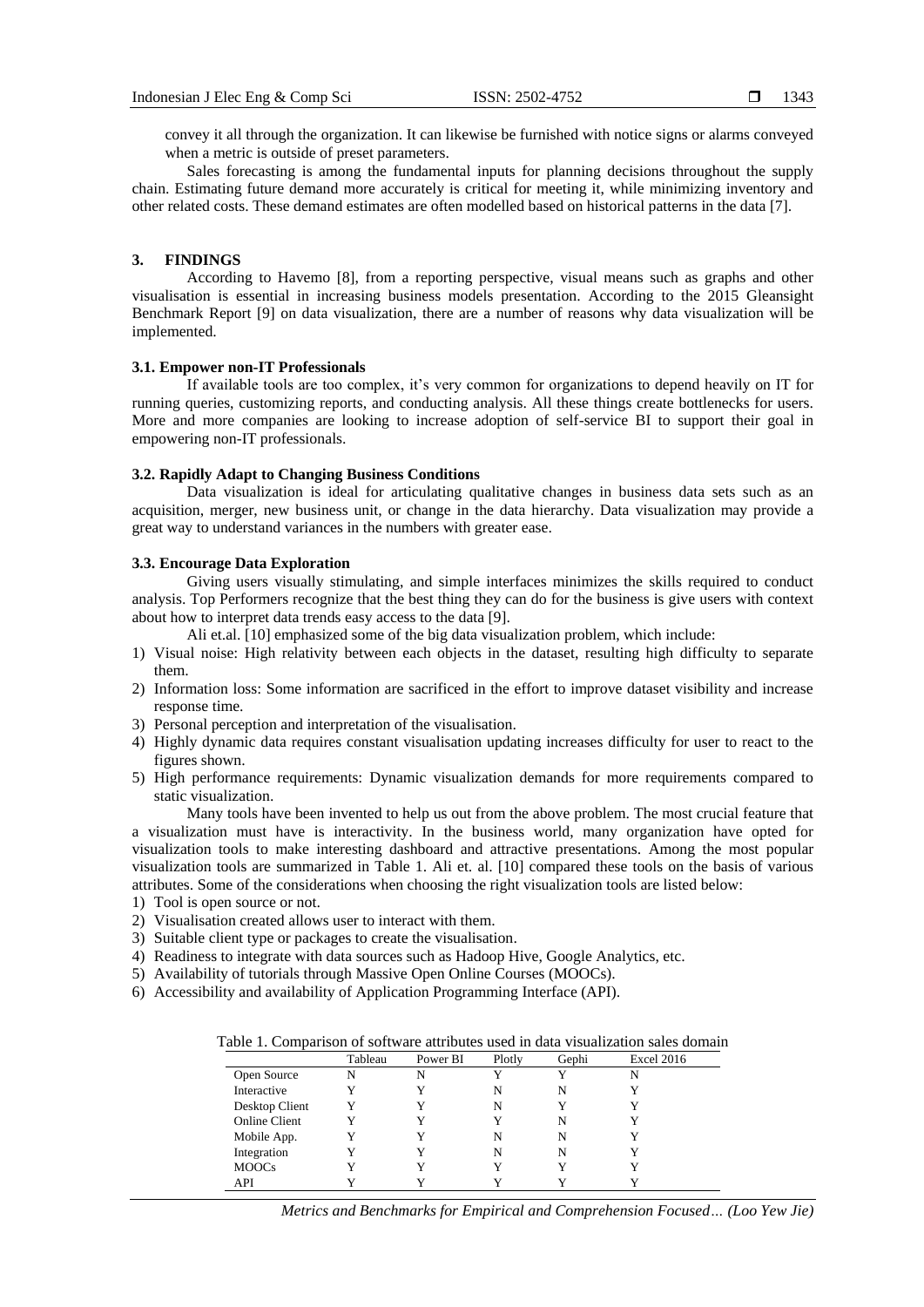Although the aforementioned tools offers powerful features and often used by businesses, however they also come with limits/demerits as highlighted by the authors.

- 1) Tableau: Tableau Public only comes with a 1GB storage and for larger work requirements, license of the server and Tableau Desktop will be required.
- 2) Microsoft Power BI: It comes with a free version but users must have a Work account and it is limited to 250 MB of storage for workbook. It is also slower if compared to Tableau.
- 3) Plotly: Pro users have limited to only 500 KB for upload size. Even if professional version, you will get unlimited charts but upload size of files will be limited to only 5 MB. Programming skills are required and no official offline client for Plotly is available.
- 4) Gephi: Only specializes in graph visualization, cannot be applied for other types of visualizations.
- 5) Excel 2016: Microsoft Office is a paid application and the only the Office 365 subscribers will gain access to the API.

Referring to Magee et.al. [11] proper data visualization increases the ability of the salesperson to interpret the data visualization presented. The paper also states that the human brain is hard-wired to narrative and visual patterns and not mathematical ones. Proper identification of salesperson interest or focus is also important in presenting the sales data to the salesperson. Besides that, data visualization in this context is also an organizational change agent. Salesperson were able to identify their key focus in order to identify the right leads to bring in the sales as discussed in the same paper.

## **4. PROPOSED SOLUTION**

It is undeniable that organizations normally have a collection of database, where each database storing different piece of information. However, visualizing these huge chuck of information is usually challenging and might lead to confusion if not presented appropriately. Generally, numbers and figures by themselves do not carry much meaning unless represented using the right visual. The question here is, when it comes to visualization, especially in the sales domain, what are the metric and benchmark one should follow to make reporting work effective and easily understood when presented to the management or stakeholders? This section discusses some of the proposed metric and benchmark for empirical and comprehension focused visualization in the sales domain.

This paper adopts the foundation for the design of instruction and assessment as proposed by Leppink [12] , which aims to keep cognitive activity to its minimal since it will jeopardize learning.This framework revolves around the Cognitive Load Theory as the development and automation of cognitive schemas regarding content to be delivered and learnt by the audience. The three types of cognitive load are: Intrinsic Cognitive Load (ICL), Extraneous Cognitive Load (ECL) and Germane Cognitive Load (GCL).

When preparing a presentation deck to report number and figures, it is important to ensure it is designed in such a way that only a minimum of working memory power is required for cognitive processes that do not contribute to learning as much. Balance is the key in this situation where the presentation deck should consist of elements that are clear and easily understood. Moreover, in reporting numbers and figures, it is not a good practice to merely learn the steps of a procedure. Rather, they have to be undertaken in a particular sequence to ensure a correct solution for a given situation. The sequence matters and that interactivity adds to ICL. Take the case of a business analyst, in such a situation, having to address a rootcause analysis on a drop in sales, where there are many possible diagnoses may take the ICL for less experienced analyst to the limits of their working memory. This will leads to creating a visualization dashboard that is over simplistic and fail to deliver up to the benchmark. On the contrary, a more advanced analyst will eventually experience a lower ICL in such a situation because they can activate more developed and perhaps already more automated cognitive schemas than their less experienced colleagues. This will leads to creating a visualization dashboard that is over complex and hard to be understood if the audience does not have the same level of ICL. Hence, careful reflection on this ICL factor is of paramount importance.

Hernando et. al. [13] concluded that it is not appropriate to show all the dependencies and interrelationships that exist in big data domains, because there would be an excess of information that would make it impossible to detect the relevant results. In general, an organization can consider the following pipeline proposed by Singh and Wajgi [1] as depicted in Figure 2.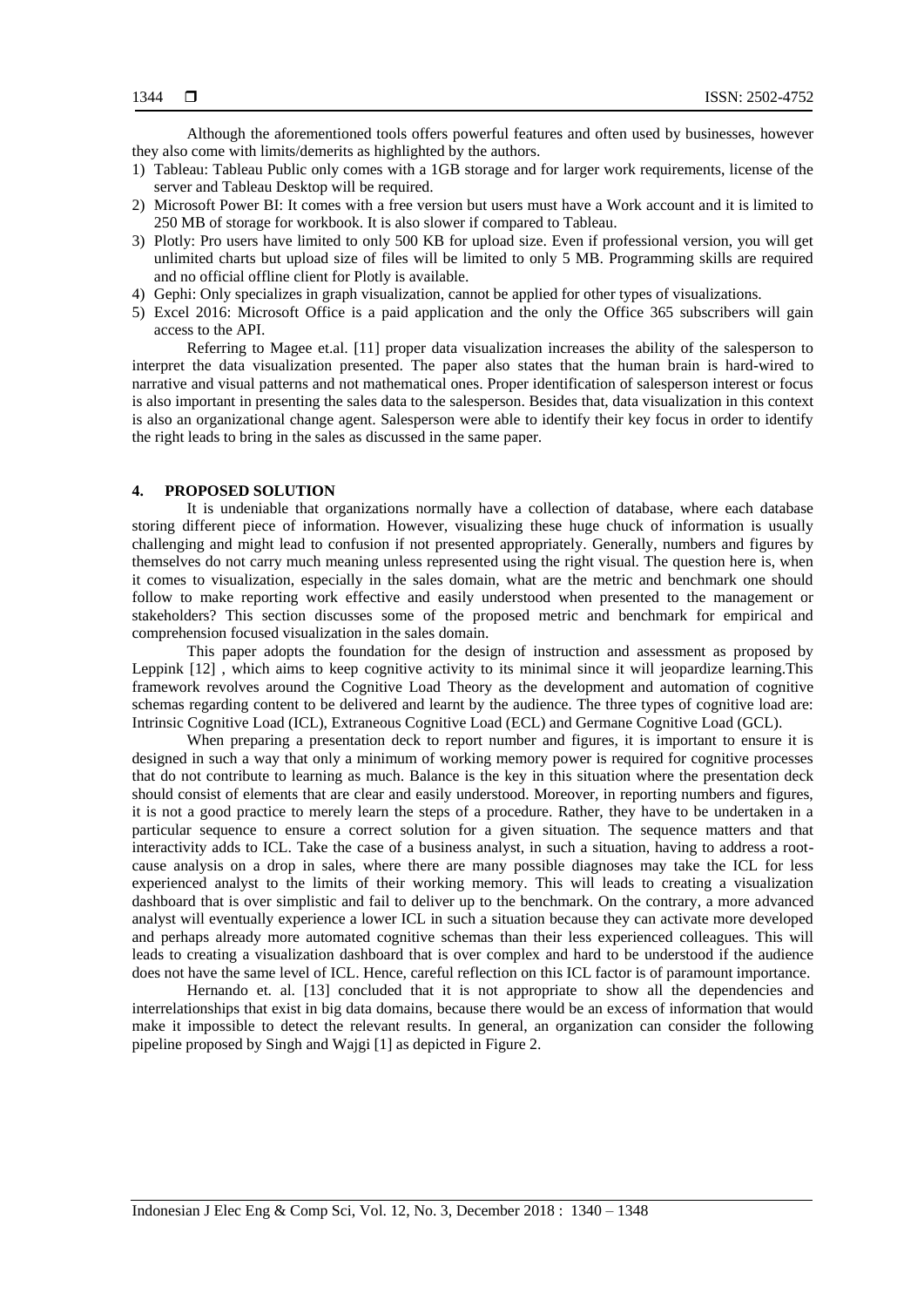

Figure 2. Sales data visualization pipeline

## **4.1. Data Parser**

Depending on situations, user may find data set with multiple entries to be relevant or irrelevant. Therefore, parsing will be performed in java using java.util.Iterator class to examine the features that exist in the data set.

### **4.2. Data Cleaner**

It is necessary to be removed and cleaned from the dataset to keep them relevant to the situation and reduce unnecessary computation resources.

# **4.3. Data Transfer HSSF**

Workbooks were chosen for storing the FileInputStream provided by the user for change the feature name exist in the data set. The names of the feature may need further effort to rectify so there are in proper format may not be in proper format. For instance, Purchase Id will be expressed as PuID which may cause confusion.

## **4.4. Database**

Once the data are properly processed, it will be imported into the database which contain appropriate data relevant to the user in the proper format.

## **4.5. Cache**

Cache is often used to frequently used data that is extracted from the database to reduce time and effort to repeatedly performing the same extraction.

## **4.6. Visualization**

Time duration provided by the end user is usually specified when it comes to data visualization. High value customers, regional sales and top products can be visualized. By using this practice, end user will then carried out their respective decision making process However, when designing the visualization dashboard, it is important to remember not to incorporate unnecessary ECL and audiences' level of knowledge should be taken into account.

#### **5. APPLICATION**

In this section how user can apply this theory in sales data visualization is discussed. The appropriate graphs/charts must be applied in the suitable context to increase ICL and eventually boost GCL. Abela [14] summarized a chart suggestions that is compact for visualization use. In general, there are four categories of chart, which includes: comparison, relationship, distribution an composition.

Comparison graphs can be further subdivided into two smaller group, either they are comparing among items or over time. For comparison among items, user can consider variable width column chart, table with embedded charts, bar chart or column chart. For comparisons over time, user can consider circular area chart, line chart, column chart or line chart. Relationship between two variables can be expressed in scatter plot. Meanwhile, relationship with three variables can be expressed in bubble chart. Distribution with single variable can be expressed in column histogram for few data points and line histogram for many data points. Distribution with two variables can be expressed in scatter plot. Finally, distribution with three variables can be expressed in 3D Area Chart. Composition which are changing over time can be expressed using stacked 100% column chart, stacked column chart, stacked 100% area chart or stacked area chart. While static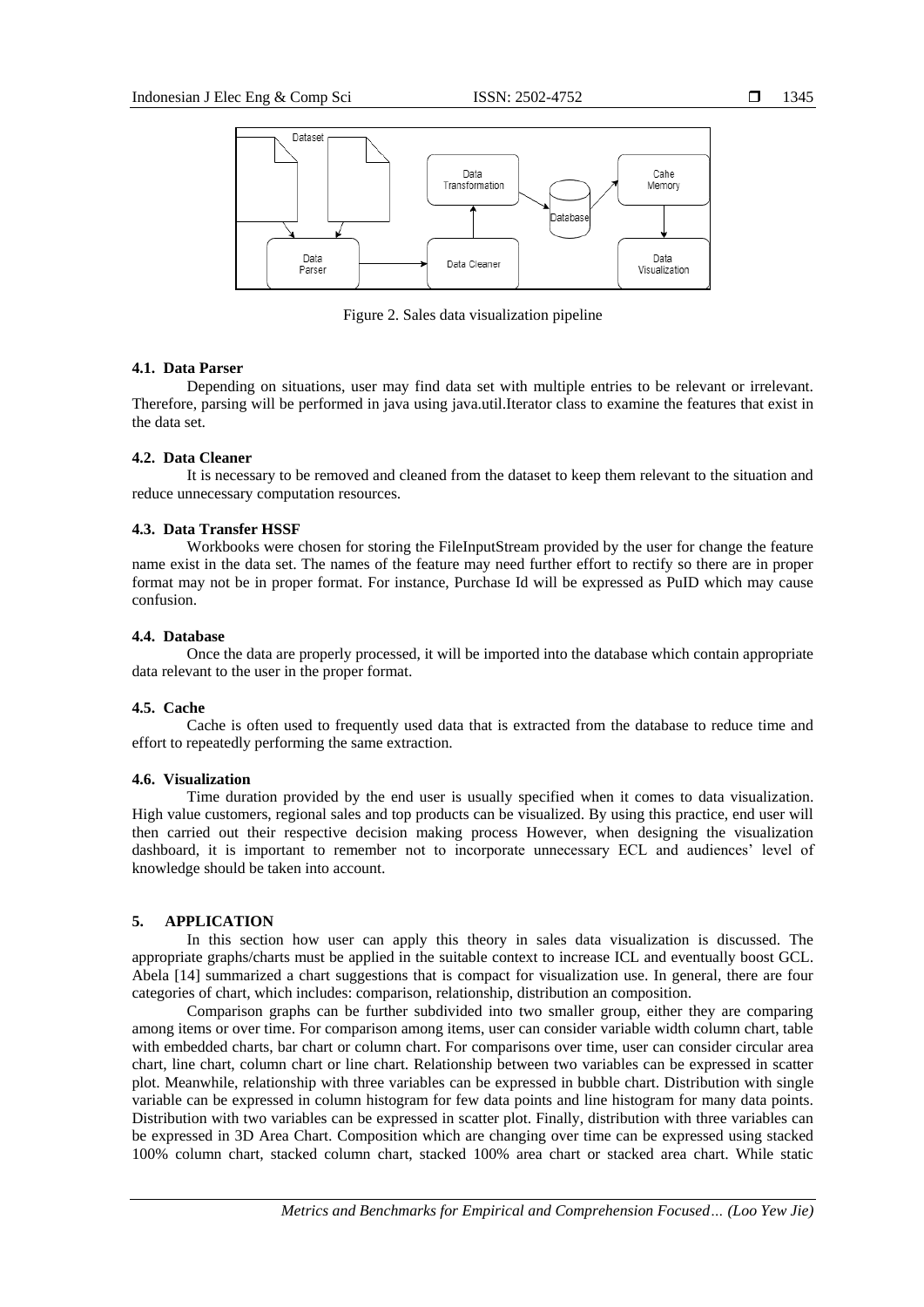composition can be expressed using pie chart, waterfall chart or stacked 100% column chart with subcomponents.

The appropriate chart must be applied to the right context to improve GCL and avoid creating unnecessary ECL. Figure 3 summarizes the chart suggestion and their criteria.

In another context, visualizing sales related geographic or demographic data in maps does not necessary leads to better ICL since not everyone has the same level of geographical knowledge. In Figure 4, the average birth rate for countries in the region of Asia and The Americans are compared using maps.



Figure 3. Chart Suggestion



Figure 4. Visualizing birth rate by region using maps

Although aesthetic and appealing, however, this will create ECL if the audience geographical knowledge is limited. It is better to represent the comparison of average birth rate between two regions using a simple bar graph since it is clear and easily understood. In Figure 5, one can easily conclude that Asian countries have a better average birth rate than The Americans countries. Audience without much geographical knowledge can easily visualize the number and figures, hence leading to better ICL and GCL and avoiding ECL.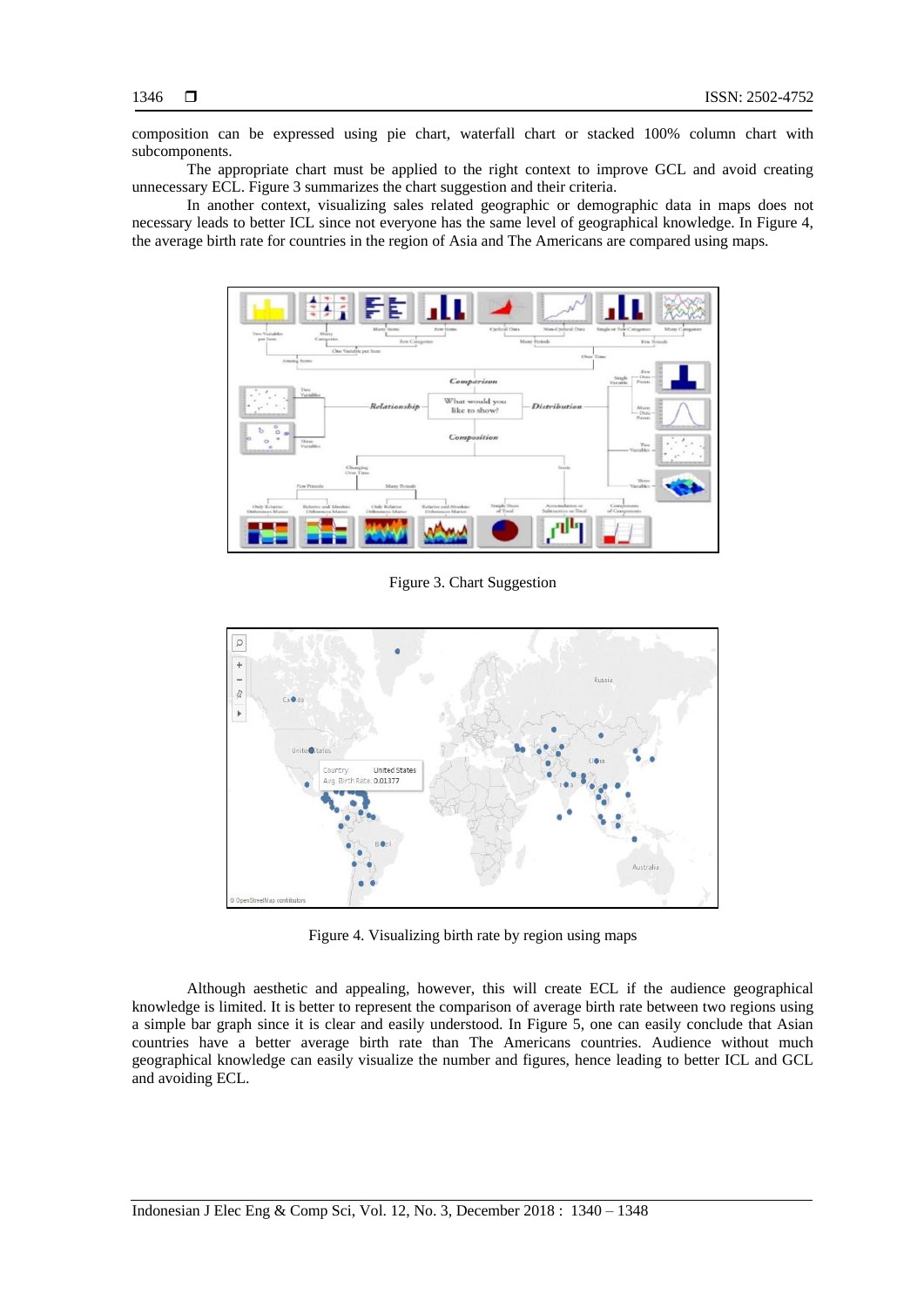

Figure 5. Visualizing birth rate by region using bar charts

## **6. CONCLUSIONS AND FUTURE WORKS**

As the need for quick decision-making keeps rising in marketing, particularly with the advent of the Internet, rapid understanding through visual representation of the effect of marketing variables on strategy will help in improving profitability. Spreadsheets and other non-visual data are very important and cannot be done away with. It is best to provide a marketing analyst both visual and non-visual data so that sound marketing decisions can be made. Some managers are best at understanding numbers and others are mostly visual; hence both must be provided to managers for making sound decisions. Heer and Shneiderman [15] state that multiple, linked visualizations are important for providing meaningful insights into multidimensional data rather than isolated visualization of the same data since the quantity of data that can be presented in a single image is limited and inter-relationships between variables and data sets cannot be entirely presented with a simple image. Effective data visualisation and understanding the audience of the data visualisation is crucial in the sales environment as it allows for sales personnel to understand the internalize the visualisation that suits the sales personnel style and it also allows the operational personnel to understand the internalize the visualisation that suits to their style.

Visualization unearths topics that are hidden due to the complexity of the issue, driving simplification of the topic, creating urgency and an effective sense of the opportunity cost to not take corrective action [11].Lastly, the implementation process of a data-driven project in a sales environment must ensure that effective data visualisation is in place to ensure the audience are fully engaged. The three common issues that must always be taken into consideration are: (i) The TIME taken or data gathering, (ii) The individual's ABILITY in any individual to synthesize, analyze understand the data visualisation and (iii) The ability to COMMUNICATE the acquired insights to others within their team down the line.

#### **ACKNOWLEDGMENT**

The authors would like to thank Universiti Teknologi Malaysia for the Potential Academic Staff Grant (Q.K130000.2738.03K13).

## **REFERENCES**

- [1] Singh K, Wajgi R. Data Analysis and Visualization of Sales Data. World Conference on Futuristic Trends in Research and Innovation for Social Welfare, 2016.
- [2] Berenson M, Levine D, Szabat. Data Visualization in Marketing. Journal of Marketing Management. 2015; 3 (2): 36-49.
- [3] Ettorchi-Tardy A, Levif M, Michel P. Benchmarking: A Method for Continuous Quality Improvement in Health. Healthc Policy. 2012; 7 (4): 101-109.
- [4] Business Dictionary, "www.businessdictionary.com," [Online]. Available: http://www.businessdictionary.com/definition/metrics.html. [Accessed 6 May 2018].
- [5] Meloncon L, Warner E. Data Visualizations: A Literature Review and Opportunities for Technical and Professional Communication. Professional Communication Conference (ProComm), 2017.
- [6] Kaluza A, Gellrich S, Cerdas F, Thiede S, Herrmann C. Life Cycle Engineering Based on Visual Analytics. Procedia CIRP. 2018; 69: 37-42.
- [7] Sagaert YR, Aghezzaf EH, Kourentzes N, Desmet B. Tactical sales forecasting using a very large set of macroeconomic indicators. European Journal of Operational Research. 2018; 264 (2): 558-569.